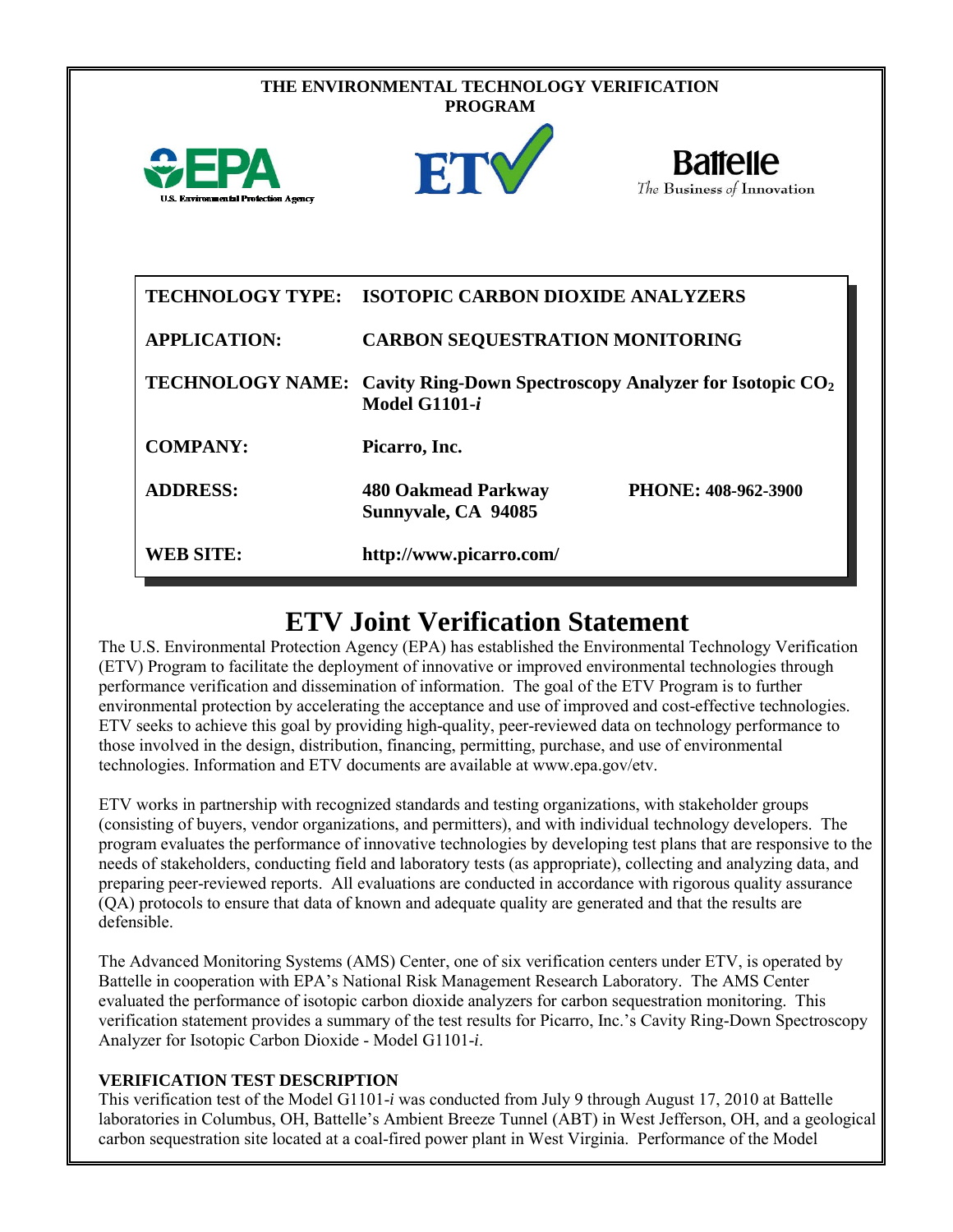G1101−*i* was verified for carbon dioxide (CO<sub>2</sub>) concentration and the stable isotope ratio of carbon in CO<sub>2</sub>. Deviations in the ratio of <sup>13</sup>C to <sup>12</sup>C (<sup>13</sup>C/<sup>12</sup>C) in atmospheric CO<sub>2</sub> relative to that in ambient air can be used to identify input from other carbon sources, such as fossil fuel combustion, since atmospheric, carbonate, and plantderived carbon differ in their  ${}^{13}C/{}^{12}C$  relative to the Pee Dee Belemnite (PDB) standard. The relative difference in stable carbon isotope from the PDB standard, referred to as  $\delta^{13}$ C, is calculated as shown in Equation 1 and expressed in per mil (‰), or part per thousand.

$$
\delta^{13} C_{Sample} = \left(\frac{^{13}C/^{12}C_{Sample}}{^{13}C/^{12}C_{PDB}} - 1\right) \times 1000\tag{1}
$$

Since the PDB standard was highly enriched in  $^{13}C$ , most naturally occurring carbon sources have a negative  $\delta^{13}$ C value. For example, ambient air CO<sub>2</sub> has a global average  $\delta^{13}$ C close to −8‰ and fossil fuels are typically in the range of  $-28\%$ . Reference analyses of CO<sub>2</sub> concentration and  $\delta^{13}$ C by nondispersive infrared (NDIR) analysis and isotope ratio mass spectrometry (IRMS), respectively, were performed between August 11 and August 20, 2010 by the National Oceanic and Atmospheric Administration (NOAA) and the Stable Isotope Lab (SIL) at the Institute for Arctic and Alpine Research (INSTAAR) in Boulder, CO.

One of the goals of this verification test was to provide information on the potential use of the Model G1101-*i*  for monitoring at or near facilities utilizing geologic carbon sequestration (CS) for captured  $CO_2$ . Since the  $\delta^{13}C$ of CO<sub>2</sub> from fossil fuels can be distinguished from ambient air, technologies that detect  $\delta^{13}C$  in addition to CO<sub>2</sub> concentration may be able to identify leakage more quickly than by monitoring for  $CO<sub>2</sub>$  concentration alone and therefore are likely to be of interest to CS site operators and regulators. To accomplish this monitoring goal, the experimental design included a combination of controlled gas challenges in an indoor laboratory environment and a sheltered ambient breeze tunnel, survey measurements for above-ground leak detection, and continuous ambient monitoring to provide performance data under a variety of simulated and real-world conditions. The Model G1101-*i* was evaluated in terms of:

- Accuracy and bias comparison of analyzer  $CO_2$  concentration and  $\delta^{13}C$  response to dilutions from certified gas standards to nominal levels and at variable temperature and relative humidity (RH) conditions
- Linearity linear regression analysis of analyzer CO<sub>2</sub> concentration and  $\delta^{13}$ C response to dilutions from certified gas standards versus nominal levels
- Precision average analyzer response to triplicate challenges at each of  $11 \text{ CO}_2$  concentrations
- Response time 95% rise and fall times calculated from transitions between  $CO_2$  gas standard dilutions of increasing and decreasing concentration, respectively
- Minimum detectable leak rate the minimum flow rate of  ${}^{12}CO_2$  detected by the Model G1101-*i* above ambient  $\delta^{13}$ C variability under controlled field conditions
- Comparability analyzer  $CO_2$  concentration and  $\delta^{13}$ C response to ambient air compared to NDIR and IRMS methods, respectively
- Data completeness assessment of data return by the Model G1101-*i* during the verification test
- Operational factors such as general operation, data acquisition, set up, and consumables.

The Model G1101-*i* was installed and operated according the vendor's instructions and manual by Battelle staff; the vendor representative was available to answer questions and provide support, but no formal training was conducted. Phase 1 of this verification test was conducted in Battelle laboratories in Columbus, OH to evaluate the analytical performance of the Model G1101-*i* under controlled laboratory conditions from July 9 through July 23 and August 11 through August 17, 2010. The Model G1101-*i* was challenged with gas standards of known isotopic composition and concentration to generate test samples over a range of  $CO<sub>2</sub>$  concentrations and isotopic compositions. CO<sub>2</sub> concentration and  $\delta^{13}$ C data were first corrected for an error in the factory-set calibration and for water vapor interference then used to calculate accuracy, bias, linearity, precision, and response time, where appropriate. Bias with respect to ambient temperature and relative humidity (RH) was also assessed.

The ability of the Model G1101-*i* to detect  $CO<sub>2</sub>$  leaks was evaluated during Phase 2 of this verification test, which was conducted at Battelle's Ambient Breeze Tunnel (ABT) facility in West Jefferson, OH. The ABT was used to simulate leaks of <sup>13</sup>C-depleted  $CO_2$  (i.e., <sup>12</sup>CO<sub>2</sub>) in ambient air under simulated field conditions. The Model G1101-*i* was installed inside the ABT, where ambient air was drawn through the tunnel at approximately 4 miles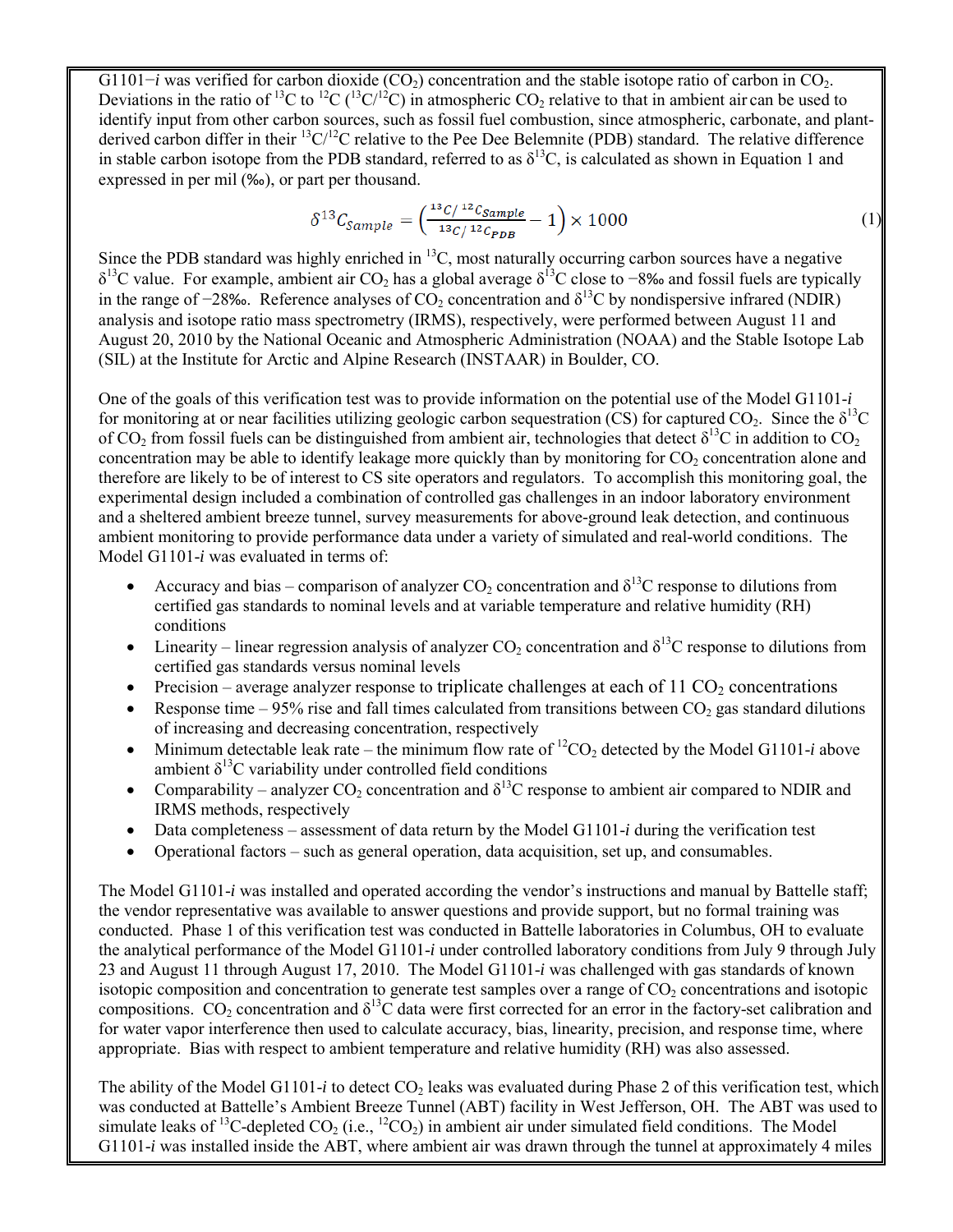per hour (mph) and a stream of pure  ${}^{12}CO_2$  at a fixed flow rate was periodically introduced. By varying the  ${}^{12}CO_2$ flow rate, the minimum detectable  $CO<sub>2</sub>$  leak rate was determined. In addition, ambient air reference samples were collected to determine the comparability of the Model G1101-*i* to  $CO_2$  concentration and  $\delta^{13}C$  reference methods. Testing for Phase 2 was conducted from July 28 through July 30, 2010.

The utility of the Model G1101-*i* for monitoring at GCS sites was evaluated during Phase 3, which was conducted at a coal-fired power plant in West Virginia. The analyzer was installed in a shed near the sequestration wells and sampled ambient air drawn from near the main wellhead over a one-week period from August 2 through August 6, 2010. During that period, ambient air reference samples were collected to determine the comparability of the Model G1101-*i* to  $CO_2$  concentration and  $\delta^{13}$ C reference methods. The Model G1101-*i* was also installed in a hybrid sedan vehicle and operated using battery power to conduct mobile surveys of GCS site transmission lines and infrastructure. Finally, CO<sub>2</sub> from the sequestration operation was intentionally released to simulate a highrisk area above-ground leak, and the leak-rate response time was determined.

QA oversight of verification testing was provided by Battelle and EPA. Battelle QA staff conducted technical systems audits of both the laboratory and field testing, and Battelle QA staff conducted a data quality audit of at least 10% of the test data. This verification statement, the full report on which it is based, and the test/QA plan for this verification test are available at www.epa.gov/etv/centers/center1.html.

### **TECHNOLOGY DESCRIPTION**

The following is a description of the technology, based on information provided by the vendor. The information provided below was not verified in this test.

The Model G1101-*i* is a low-drift, high-precision analyzer designed to measure the stable isotope ratio of carbon in  $CO<sub>2</sub>$  and  $CO<sub>2</sub>$  concentration. This analyzer is based on cavity ring-down spectroscopy (CRDS), which is a technique in which a gas sample is introduced into a high-finesse optical cavity, and the optical absorbance of the sample is determined, thus providing concentration or isotopic ratio measurements of a particular gas species of interest.

The analyzer continuously scans a laser through a sample, and determines individual carbon dioxide rovibrational resonant absorption lines for <sup>12</sup>CO<sub>2</sub> and <sup>13</sup>CO<sub>2</sub>. Each spectrum is comprised of absorption loss as a function of optical frequency. The concentration is proportional to the area under each measured spectral feature. Concentration measurements are provided approximately every second, corresponding to a total of 100 ring-down and wavelength monitor measurements, and the isotope ratio  $(^{13}C/^{12}C)$  is derived from the ratio of the  $^{13}CO_2$  and  ${}^{12}CO_2$  concentrations in the sample volume.

The Model G1101-*i* weighs 26 kg (58 lbs), has dimensions of  $43 \times 25 \times 59$  cm ( $17'' \times 9.75'' \times 23''$ ) including the feet, and can be rack mounted or operated on a bench top. The approximate purchase price of the Model G1101-*i* is U.S. \$60,500.

## **VERIFICATION RESULTS**

The verification of the Model G1101-*i* is summarized below. The estimate of uncertainty in the nominal  $CO<sub>2</sub>$ concentrations for dilutions used to evaluate the Model G1101-*i* was approximately 7%. It is not possible to determine from these measurements alone whether the observed inaccuracies and biases relative to gas standard challenges are due to errors in the instrument response or the gas preparation.

*Concentration Accuracy, Bias, Precision, and Response Time.* The accuracy of the Model G1101-*i* was assessed over the range of 100 ppm to 5,000 ppm in terms of %R, which ranged from 90 to 113%, with an average of 96%. Bias, or the average percent difference between the Model G1101-*i* response and the known value, was −4.0%. Precision of the Model G1101-*i* was determined from the average responses to triplicate challenges at each of 11 CO<sub>2</sub> concentrations. The relative standard deviation values ranged from 0.10% to 1.2%, with an average of 0.30%. The average 95% response time was 142 seconds for rise time and 152 seconds for fall time.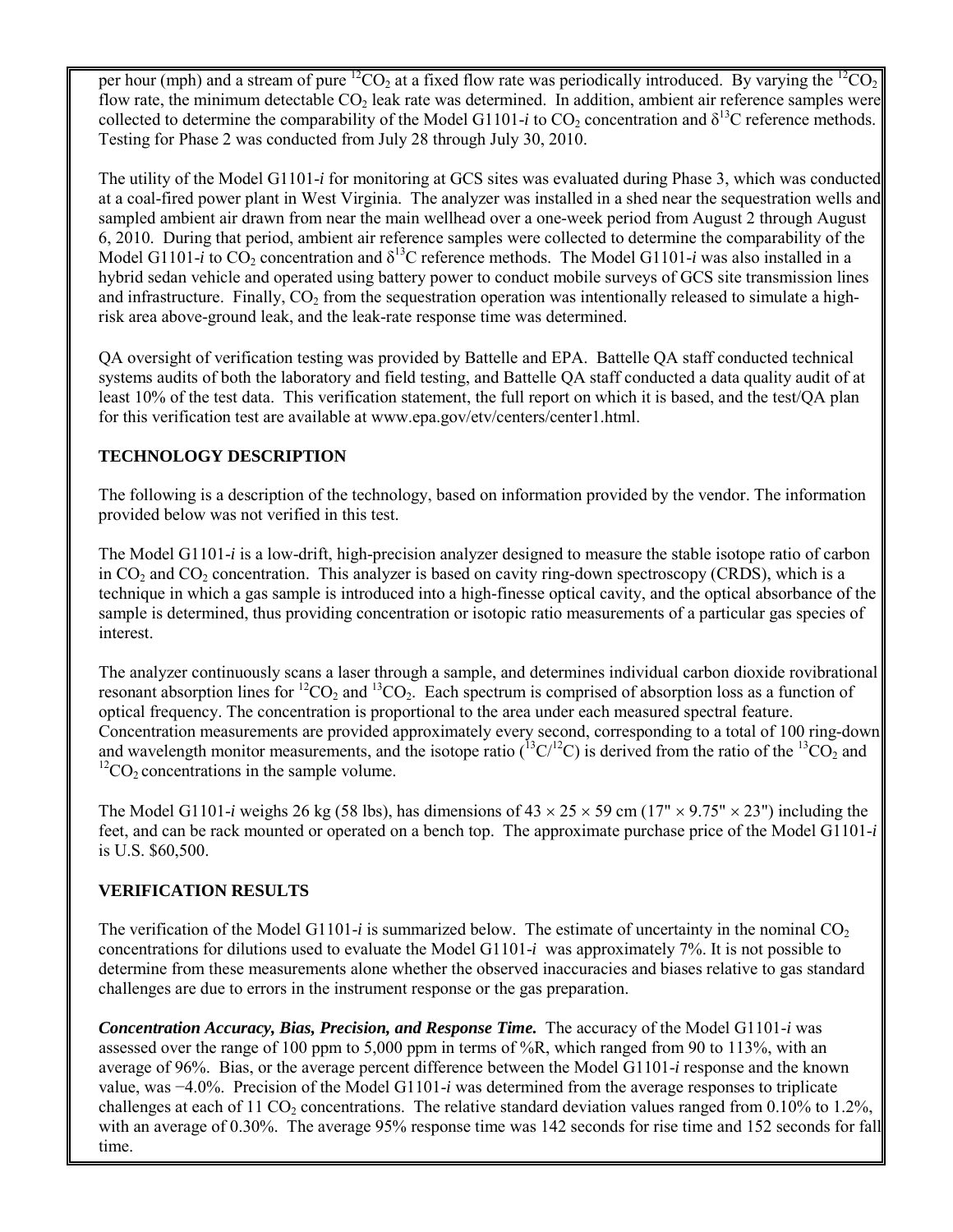*Concentration Linearity.* Linearity was evaluated in terms of slope, intercept, and  $R<sup>2</sup>$ . Over the 0 to 400 ppm range, the slope of the regression line was 0.935 ( $\pm$ 0.036), with an intercept of 11.3 ( $\pm$ 8.90) and R<sup>2</sup> value of 0.996. Over 0 to 5,000 ppm, the slope of the regression line was 0.938 ( $\pm$ 0.006), with an intercept of -1.32 ( $\pm$ 13.6) and  $R^2$  value of 0.999. (The 95% confidence interval for the slope and the intercept of each line is shown in parenthesis.)

*Isotope Ratio Accuracy, Bias, and Linearity.* The accuracy of the Model G1101-*i*  $\delta^{13}$ C response was assessed at  $-3.60$  ‰,  $-10.4$ ‰, and  $-40.8$ ‰ at three concentration levels: 259 ppm, 370 ppm, and 740 ppm. Values for  $\delta^{13}C$ differed from the expected value by between 1.1 to 2.7‰, with an average of 1.7‰. The lowest absolute differences were observed for the  $-40.8%$  standard and at the higher  $CO<sub>2</sub>$  concentrations. Isotope ratio linearity was assessed in terms of slope, intercept, and  $R^2$  at  $-3.60\%$ ,  $-10.4\%$ , and  $-40.8\%$ . The strongest correlation between concentration and measured isotope ratio was observed for the −3.60‰ standard, with an R<sup>2</sup> value of 0.947, a slope of −0.0025 and intercept of 3.24. (The 95% confidence interval for the slope and the intercept of each line is shown in parenthesis.)

*Temperature and Relative Humidity Bias.* Temperature and RH bias were assessed by comparing the Model G1101-*i* CO<sub>2</sub> concentration and  $\delta^{13}$ C response to dilutions from a certified CO<sub>2</sub> standard at five temperature/RH conditions to its response at 20°C and 0% RH. During this evaluation, the Model G1101-*i* was installed in a temperature/RH-controlled chamber; humidified zero air was added to the  $CO<sub>2</sub>$  gas standard dilution to achieve the desired RH. The following test conditions were evaluated: 20°C/50% RH; 20°C/90% RH; 32°C/50% RH; 32°C/90% RH; 4°C/50% RH. In general, variability in ambient temperature and RH conditions resulted in bias values of 3.0% or less for the Model G1101-*i* concentration measurements and 0.70‰ or less for isotope ratio. The maximum concentration bias value,  $3.0\%$ , was observed for CO<sub>2</sub> concentration at  $4^{\circ}$ C/50% RH. The largest isotope ratio average difference of 0.7‰ was observed for 32°C/90% RH.

*Minimum Detectable Leak Rate.* The ability of the Model G1101-*i* to identify  $CO_2$  leaks above ambient air variability was evaluated by simulating leaks under controlled field conditions in the Ambient Breeze Tunnel. Pure  ${}^{12}CO_2$  was periodically released into a constant flow of ambient air and the flow rate adjusted until the Model G1101-*i* difference in the  $\delta^{13}$ C response during the "leak" compared to ambient air was greater than 2 times the ambient air  $\delta^{13}$ C variability. Under conditions that simulated 1.8 m/s winds, the minimum detectable leak rate was 0.423 LPM <sup>12</sup>CO<sub>2</sub>, which resulted in a 0.90‰ decrease, on average, in the Model G1101-*i*  $\delta^{13}C$ readings compared to ambient air (approximately -6.4). This result was extrapolated to determine the equivalent leak rates for  $CO_2$  sources of with  $\delta^{13}C$  values -35‰, -20‰, and -3.5‰. The equivalent leak rates were 14.62 LPM, 31.84 LPM, and 198.2 LPM, respectively.

*Ambient Air Monitoring.* The Model G1101-*i* monitored ambient air at the GS site between August 2 and August 6, 2010. During this period, the average ambient  $CO<sub>2</sub>$  concentration was 411 ppm, with a range of 365 to 488 ppm. The average measured stable isotope ratio was −6.42 and values ranged from −9.50 to −4.28. The relationship between  $CO_2$  concentration and  $\delta^{13}C$  was investigated by producing a Keeling Plot. The value of the intercept, which represents the  $\delta^{13}$ C of the CO<sub>2</sub> source, is −23.1‰ and is consistent with the value for captured  $CO<sub>2</sub>$  at this site. An intentional release of captured  $CO<sub>2</sub>$  was detected by the Model G1101-*i* in less than 60 seconds. A Keeling Plot of the data from the intentional release period had an  $R_2$  value of 0.939 and an intercept of  $-24.0 \ (\pm 0.2)$ ‰, that is similar to the intercept found for ambient measurement data and is consistent with the isotope ratio of the  $CO<sub>2</sub>$  injected at the site.

#### *Mobile Surveys.*

During Phase 3, the Model G1101-*i* was transported to road-accessible features of the GS, such as transmission lines and monitoring wells, to evaluate the ease of use and operational factors of the analyzers during use in a mobile survey mode. The Model G1101-*i* surveyed 16 features at the GS while installed in the back seat of a Nissan Altima hybrid sedan and operating on power from a marine deep cycle/RV battery and power inverter. Once the first installation in the vehicle had been completed, it generally took approximately 15 minutes with two testing staff to shut down the analyzer, move all the components into the vehicle, and conduct data collection on